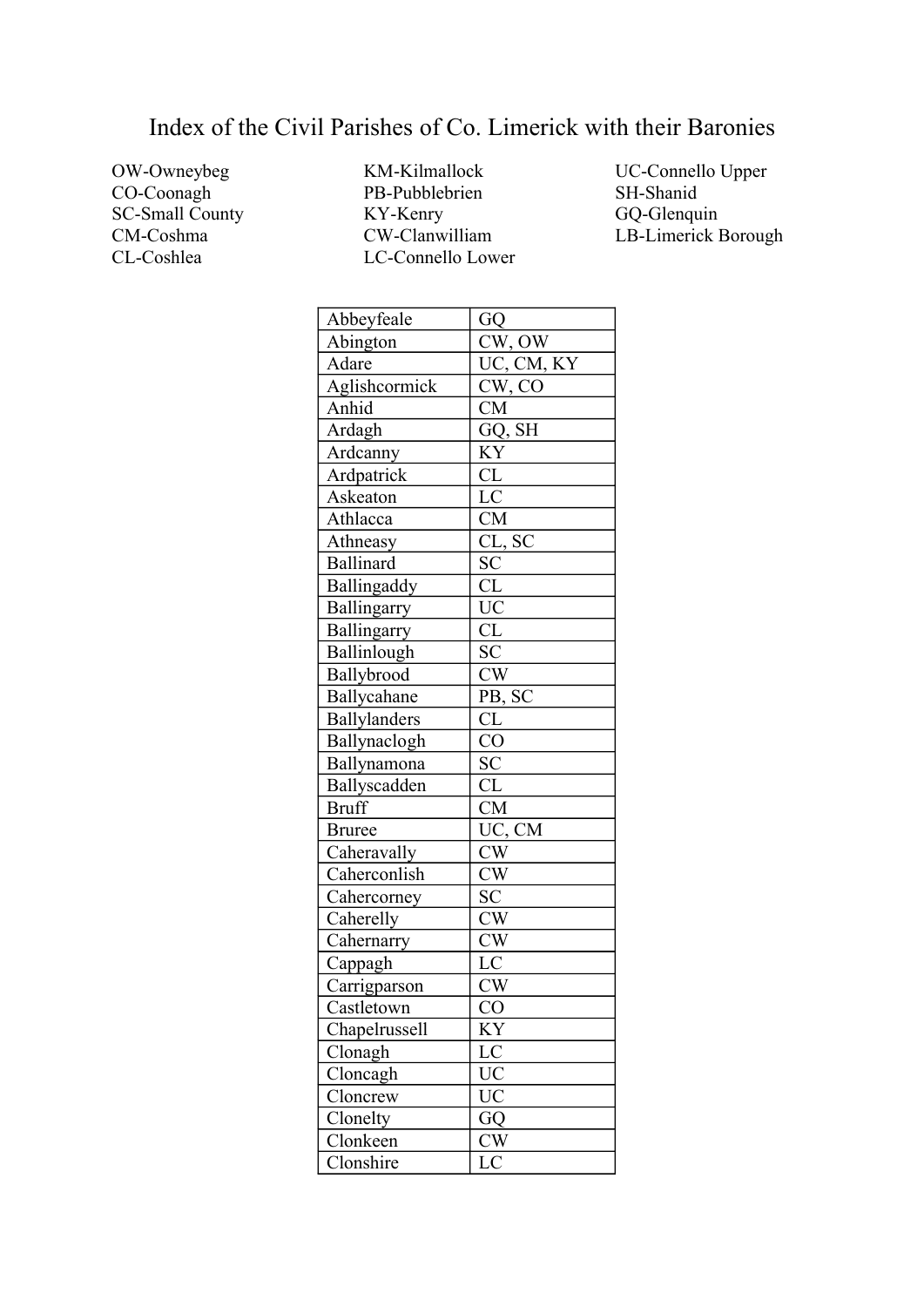| Colmanswell      | UC                     |
|------------------|------------------------|
| Corcomohide      | $\overline{UC}$        |
| Crecora          | PB                     |
| Croagh           | $\overline{\text{LC}}$ |
| Croom            | UC, CM, PB             |
| Darragh          | CL                     |
| Derrygalvin      | $\overline{\text{CW}}$ |
| Donaghmore       | CW                     |
| Doon             | CO, OW                 |
| Doondonnell      | LC                     |
| Drehidtarsna     | UC, CM                 |
| Dromcolliher     | <b>UC</b>              |
| Dromin           | <b>CM</b>              |
| Dromkeen         | CW                     |
| Dunmoylan        | <b>SH</b>              |
| <b>Dysert</b>    | CM                     |
| Effin            | CM, CL                 |
| Emlygrennan      | CL                     |
| Fedamore         | CW, SC                 |
| Galbally         | $\overline{\text{CL}}$ |
| Glenogra         | $\overline{SC}$        |
| Grange           | GQ                     |
| Grean            | CW, CO                 |
| Hackmys          | CM & Cork              |
| Hospital         | SC                     |
| Inch St Lawrence | CW                     |
| Iveruss          | KY                     |
| Kilbeheny        | CL                     |
| Kilbolane        | UC & Cork              |
| Kilbradan        | LC, SH                 |
| Kilbreedy Major  | CL, SC                 |
| Kilbreedy Minor  | СM                     |
| Kilcolman        | SН                     |
| Kilcornan        | KY                     |
| Kilcullane       | SC                     |
| Kildimo          | KY                     |
| Kilfergus        | <b>SH</b>              |
| Kilfinnane       | CL                     |
| Kilfinny         | <b>UC</b>              |
| Kilflyn          | <b>CL</b>              |
| Kilfrush         | <b>SC</b>              |
| Kilkeedy         | PB                     |
| Killagholehane   | GQ                     |
| Killeedy         | GQ                     |
| Killeely         | PB, LB & Clare         |
| Killeenagarriff  | $\overline{CW}$        |
| Killeenoghty     | CM, PB                 |
| Killonahan       | CM, PB                 |
|                  |                        |